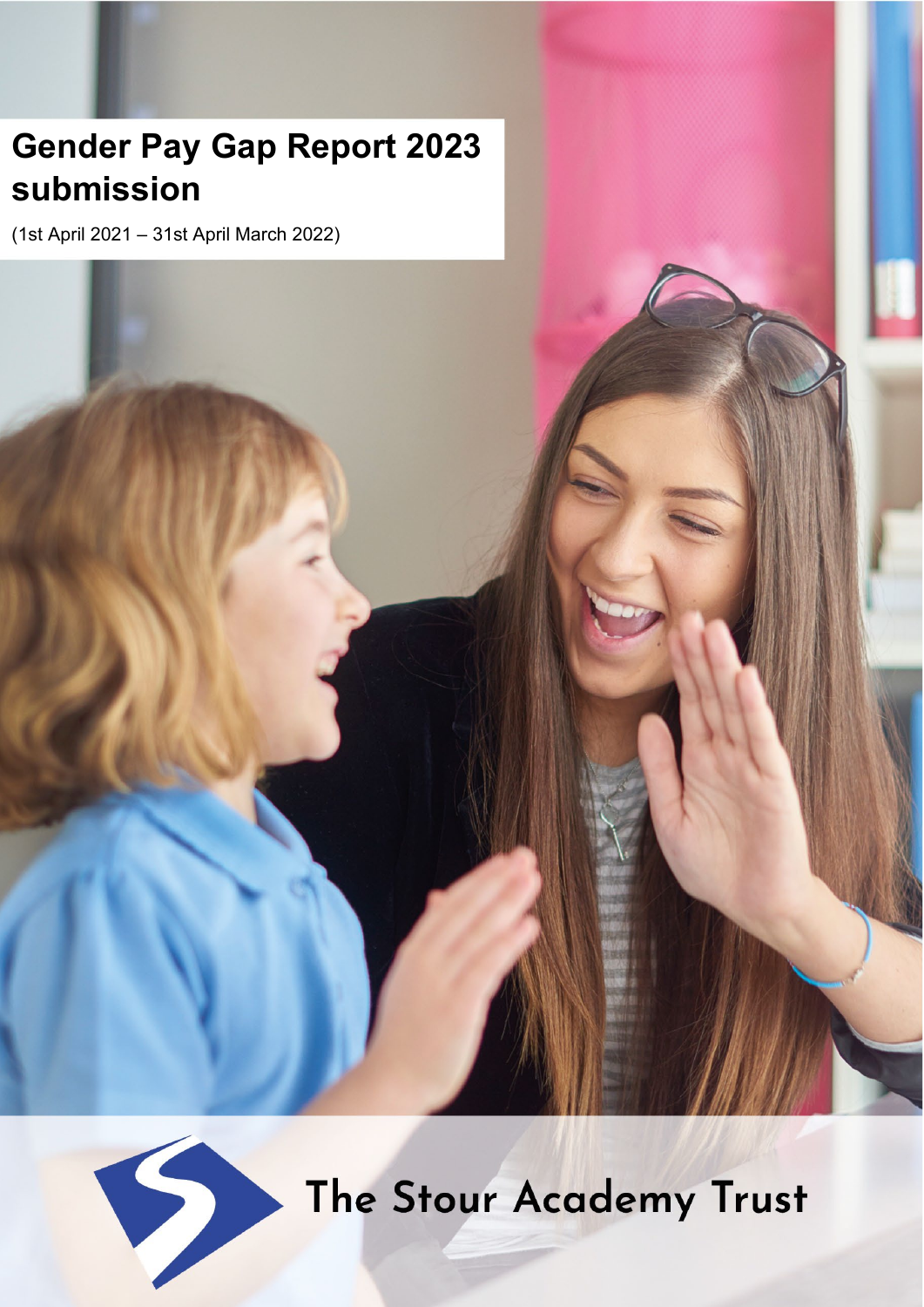The Stour Academy Trust (TSAT) as an employer is required by law to carry out Gender Pay Reporting, under the equality act 2010 (gender pay gap information) regulations 2017, to demonstrate how large the pay gap is between our female and male employees.

This involves carrying out six calculations that show the difference between the average earnings of men and women in our organisation. We publish these results on our website before 31<sup>st</sup> March each year. We use the results to assess:

- The level of gender equality in our workplace
- The balance of female and male employees at different levels
- How effectively talent is being maximised and rewarded

The overall gender pay gap is defined as the difference between the mean (average) or median (actual mid-point) hourly rate of pay of female and male employees.

The results of the statutory calculations for the current year are:

## 1. **Mean Gender Pay Gap**

The difference between the mean hourly rate of pay that female and male full pay relevant employees receive is 16.76%

# 2. **Median Gender Pay Gap**

The difference between the median hourly rate of pay that female and male full pay relevant employees receive is 45%

# **3. Mean and Median Bonus Gap**

The percentage of employees who received bonus payments: Female 0.65% Male 6.45%

# **(***this information relates to those teaching staff and support staff -at the top of their pay band who receive one-off payments to accommodate the reflection of their performance management review).*

## Of these payments:

The difference between the mean bonus pay that female and male employees received within this financial year is -8.21%

The difference between the median bonus pay that female and male employees received within this financial year is -8.21%

# **4. The proportion of males and females in each Quartile Pay Band**

As displayed in the following table, TSAT has a much higher proportion of females in all quartiles

| Gender | Lower Quartile | Lower Middle<br>Quartile | Upper Middle<br>Quartile | Upper Quartile |
|--------|----------------|--------------------------|--------------------------|----------------|
| Female | 97%            | 93.02%                   | 85.71%                   | 87.65%         |
| Male   | 3%             | 6.98%                    | 14.29%                   | 12.35%         |